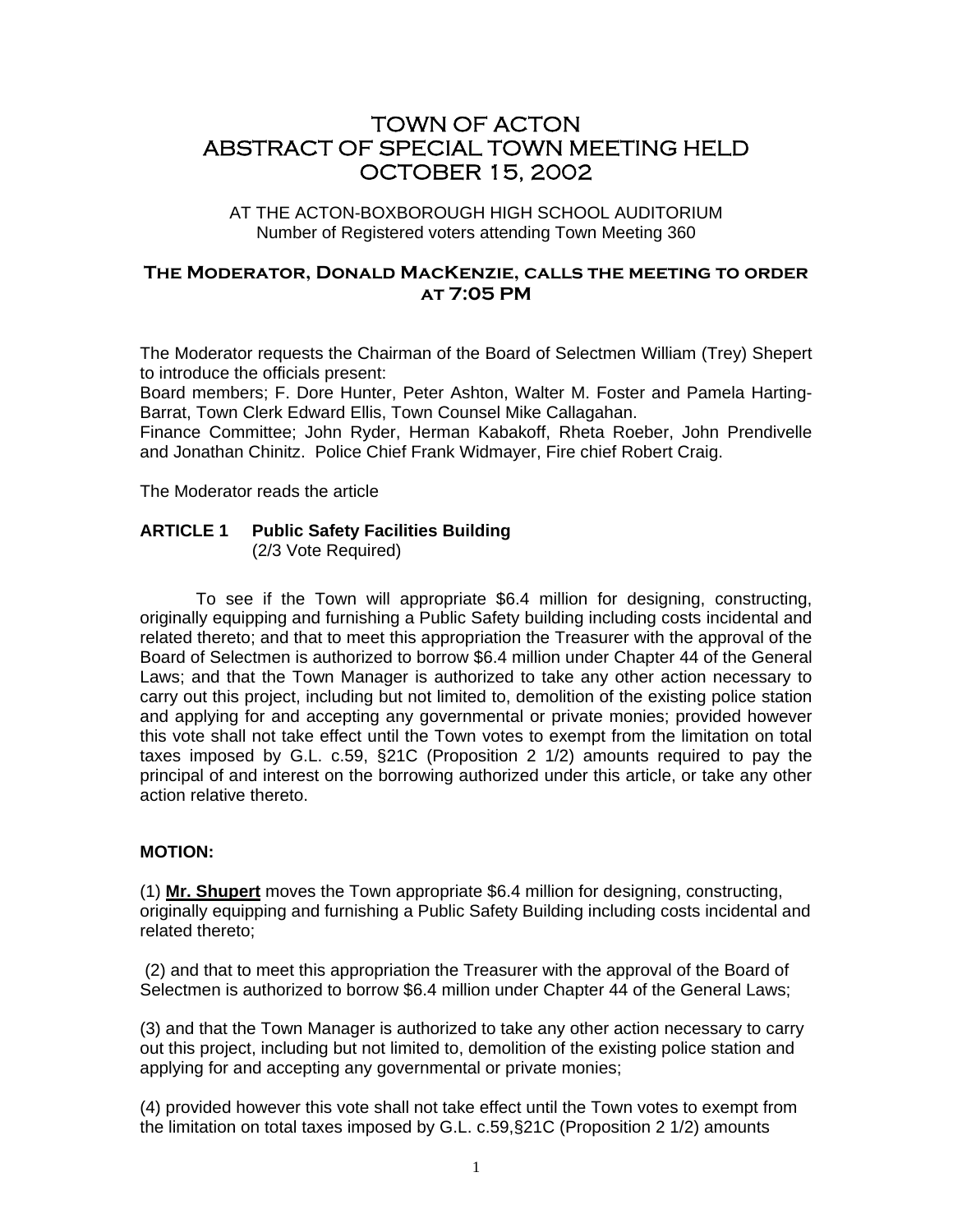required to pay the principal of and interest on the borrowing authorized under this article.

#### **Motion:**

 Mr. kadlec moves to amend the motion by deleting the word " \$6.4 million" in line one of section one and line two section two and replacing them with the word "\$6.0 million "

#### **AMENDED MOTION IS LOST**

#### **ORGINAL MOTION CARRIES**

#### **VOTE Yes 225 No 12**

#### **ARTICLE 2 Home Rule Petition to the General Court concerning the Towne School Building** (Majority Vote Required)

 To see if the Town will petition the General Court to adopt a home rule act authorizing the Board of Selectmen to lease, for a term of up to 50 years, the historic Towne School building and so much land surrounding and providing access to it as has been agreed by the School Committee and Board of Selectmen, for the purpose of preserving the building and rehabilitating it for low and moderate income housing, upon such terms and conditions as the Board of Selectmen may determine, in substantially the form set forth below:

 Be it enacted by the Senate and House of Representatives in General Court assembled, and by the authority of the same, as follows:

 Section 1. The Town of Acton is hereby authorized to lease the historic Towne School building and so much land surrounding and providing access to the building as is set forth in the votes of the School Committee and the Board of Selectmen, for a term of not more than 50 years, for the purpose of preserving the building and adapting it for residential use, including but not limited to low and moderate income housing use.

 Section 2. Notwithstanding any other provisions of law, including General Laws Chapter 30B, the Board of Selectmen is authorized to issue a request for proposals for such purposes, to determine the terms and conditions of such request, to accept any proposal or negotiate changes in any proposal, or to reject all proposals, as they determine to be in the best interests of the Town, and to take all others actions as may be necessary or desirable to carry out such project.

Section 3. This act shall take effect upon its passage.

### **MOTION:**

**Mr. Ashton** moves the Town to petition the General Court to adopt a home rule act in substantially the form set forth below:

 Be it enacted by the Senate and House of Representatives in General Court assembled, and by the authority of the same, as follows: